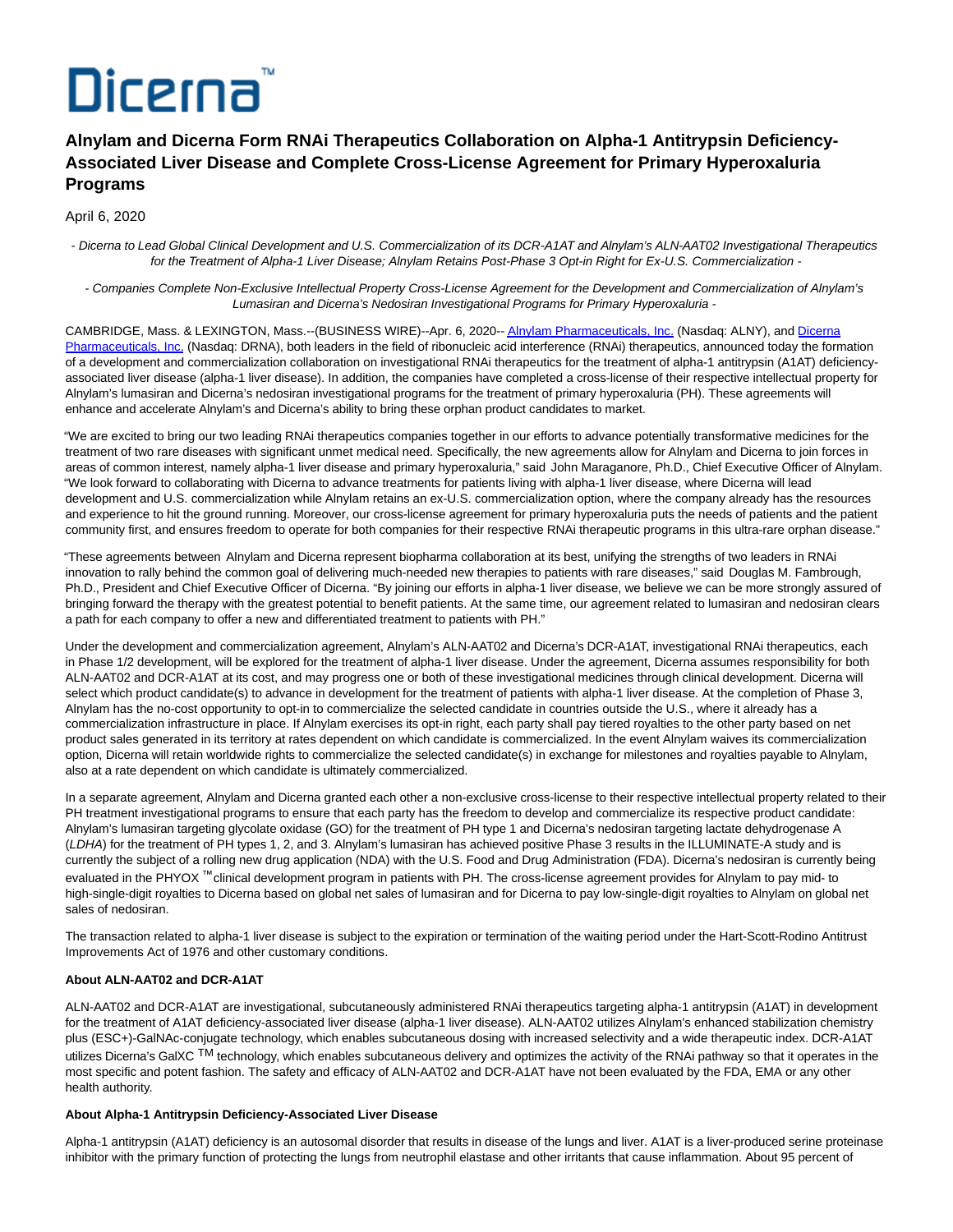people with A1AT deficiency are homozygous and carry two copies of the abnormal Z allele (PiZZ) which expresses the Z-AAT protein. In the liver, misfolding of the mutant Z-AAT protein hinders its normal release into the blood thereby causing it to aggregate in hepatocytes, leading to liver injury, fibrosis, cirrhosis, and hepatocellular carcinoma (HCC). There are estimated to be approximately 120,000 individuals with the PiZZ mutation in the U.S. and major European countries, and of these, 10 percent or more have an associated liver pathology (alpha-1 liver disease) caused by the aggregates of the misfolded Z-AAT protein. The only treatment options presently available for alpha-1 liver disease patients are supportive care and, in the case of advanced cirrhosis, liver transplantation. RNAi-mediated inhibition of A1AT in people with alpha-1 liver disease may represent a promising new way to treat this rare disease.

#### **About Lumasiran**

Lumasiran is an investigational, subcutaneously administered RNAi therapeutic targeting glycolate oxidase (GO), in development for the treatment of primary hyperoxaluria type 1 (PH1), an ultra-rare life threatening disease. GO is encoded by the hydroxyacid oxidase 1 (HAO1) gene. Thus, by silencing HAO1 and depleting the GO enzyme, lumasiran inhibits production of oxalate – the metabolite that directly contributes to the pathophysiology of PH1. Lumasiran utilizes Alnylam's Enhanced Stabilization Chemistry (ESC)-GalNAc-conjugate technology, which enables quarterly subcutaneous maintenance dosing with increased potency and durability and a wide therapeutic index. Lumasiran has received both U.S. and EU Orphan Drug Designations, a Breakthrough Therapy Designation and pediatric rare disease designation from the U.S. Food and Drug Administration (FDA), and a Priority Medicines (PRIME) designation from the European Medicines Agency (EMA). The safety and efficacy of lumasiran have not been evaluated by the FDA, EMA or any other health authority.

#### **About Nedosiran**

Nedosiran (formerly referred to as DCR-PHXC) is the only RNAi drug candidate in development for primary hyperoxaluria (PH) types 1, 2 and 3 and is Dicerna's most advanced product candidate utilizing the proprietary GalXC ™ RNAi technology platform. Nedosiran is designed to inhibit the lactate dehydrogenase A (LDHA) enzyme – an enzyme that catalyzes the final step in a common pathway resulting in oxalate overproduction in patients with PH1, PH2 and PH3. Dicerna is evaluating the safety and efficacy of nedosiran in patients with all known forms of PH as part of its PHYOX clinical development program.

#### **About Primary Hyperoxaluria (PH)**

PH is an ultra-rare disease with three known types (PH1, PH2 and PH3), each resulting from a mutation in one of three different genes. In patients with PH, excessive oxalate production results in the deposition of calcium oxalate crystals in the kidneys and urinary tract and can lead to the formation of painful and recurrent kidney stones and nephrocalcinosis. Renal damage is caused by a combination of tubular toxicity from oxalate, calcium oxalate deposition in the kidneys, and urinary obstruction by calcium oxalate stones. Compromised kidney function exacerbates the disease as the excess oxalate can no longer be effectively excreted, resulting in subsequent accumulation and crystallization in bones, eyes, skin, and heart, especially in patients with PH1 and PH2, leading to severe illness and death. Current treatment options are very limited and include frequent renal dialysis or combined organ transplantation of liver and kidney, a procedure with high morbidity that is limited due to organ availability. Although a minority of patients are fully responsive to Vitamin B6 therapy, there are no approved pharmaceutical therapies for PH.

#### **About RNAi**

RNAi (RNA interference) is a natural cellular process of gene silencing that represents one of the most promising and rapidly advancing frontiers in biology and drug development today. Its discovery has been heralded as "a major scientific breakthrough that happens once every decade or so," and was recognized with the award of the 2006 Nobel Prize for Physiology or Medicine. By harnessing the natural biological process of RNAi occurring in our cells, a new class of medicines, known as RNAi therapeutics, is now a reality. Small interfering RNA (siRNA), the molecules that mediate RNAi and comprise Alnylam's and Dicerna's RNAi therapeutic platforms, function upstream of today's medicines by potently silencing messenger RNA (mRNA) – the genetic precursors – that encode for disease-causing proteins, thus preventing them from being made. This is a revolutionary approach with the potential to transform the care of patients with genetic and other diseases.

#### **About Alnylam Pharmaceuticals**

Alnylam (Nasdaq: ALNY) is leading the translation of RNA interference (RNAi) into a whole new class of innovative medicines with the potential to transform the lives of people afflicted with rare genetic, cardio-metabolic, hepatic infectious, and central nervous system (CNS)/ocular diseases. Based on Nobel Prize-winning science, RNAi therapeutics represent a powerful, clinically validated approach for the treatment of a wide range of severe and debilitating diseases. Founded in 2002, Alnylam is delivering on a bold vision to turn scientific possibility into reality, with a robust RNAi therapeutics platform. Alnylam's commercial RNAi therapeutic products are ONPATTRO ® (patisiran), approved in the U.S., EU, Canada, Japan, Brazil, and Switzerland, and GIVLAARI® (givosiran), approved in the U.S and the EU. Alnylam has a deep pipeline of investigational medicines, including six product candidates that are in late-stage development. Alnylam is executing on its "Alnylam 2020" strategy of building a multi-product, commercial-stage biopharmaceutical company with a sustainable pipeline of RNAi-based medicines to address the needs of patients who have limited or inadequate treatment options. Alnylam is headquartered in Cambridge, MA.

#### **About Dicerna Pharmaceuticals, Inc.**

Dicerna Pharmaceuticals, Inc. (Nasdaq: DRNA) is a biopharmaceutical company focused on discovering, developing and commercializing medicines that are designed to leverage ribonucleic acid interference (RNAi) to selectively silence genes that cause or contribute to disease. Using our proprietary RNAi technology platform, GalXC™, Dicerna is committed to developing RNAi-based therapies with the potential to treat both rare and more prevalent diseases. By reducing the level of disease-causing proteins in the hepatocytes of the liver, Dicerna's GalXC platform has the potential to safely target conditions that are difficult to treat with other modalities. Continually innovating, Dicerna is also exploring new applications of RNAi technology beyond the liver, targeting additional tissues and enabling new therapeutic applications. In addition to our own pipeline of core discovery and clinical candidates, Dicerna has established collaborative relationships with some of the world's leading pharmaceutical companies, including Novo Nordisk A/S, Roche, Eli Lilly and Company, Alexion Pharmaceuticals, Inc. and Boehringer Ingelheim International GmbH. Between Dicerna and our collaborative partners, we currently have more than 20 active discovery, preclinical or clinical programs focused on rare, cardiometabolic, viralinfectious, chronic-liver and complement-mediated diseases, as well as neurodegeneration and pain. At Dicerna, our mission is to interfere – to silence genes, to fight disease, to restore health. For more information, please visit [www.dicerna.com.](https://cts.businesswire.com/ct/CT?id=smartlink&url=http%3A%2F%2Fwww.dicerna.com&esheet=52199018&newsitemid=20200406005200&lan=en-US&anchor=www.dicerna.com&index=3&md5=2635d157ac3b7fa7e5836804142028b2)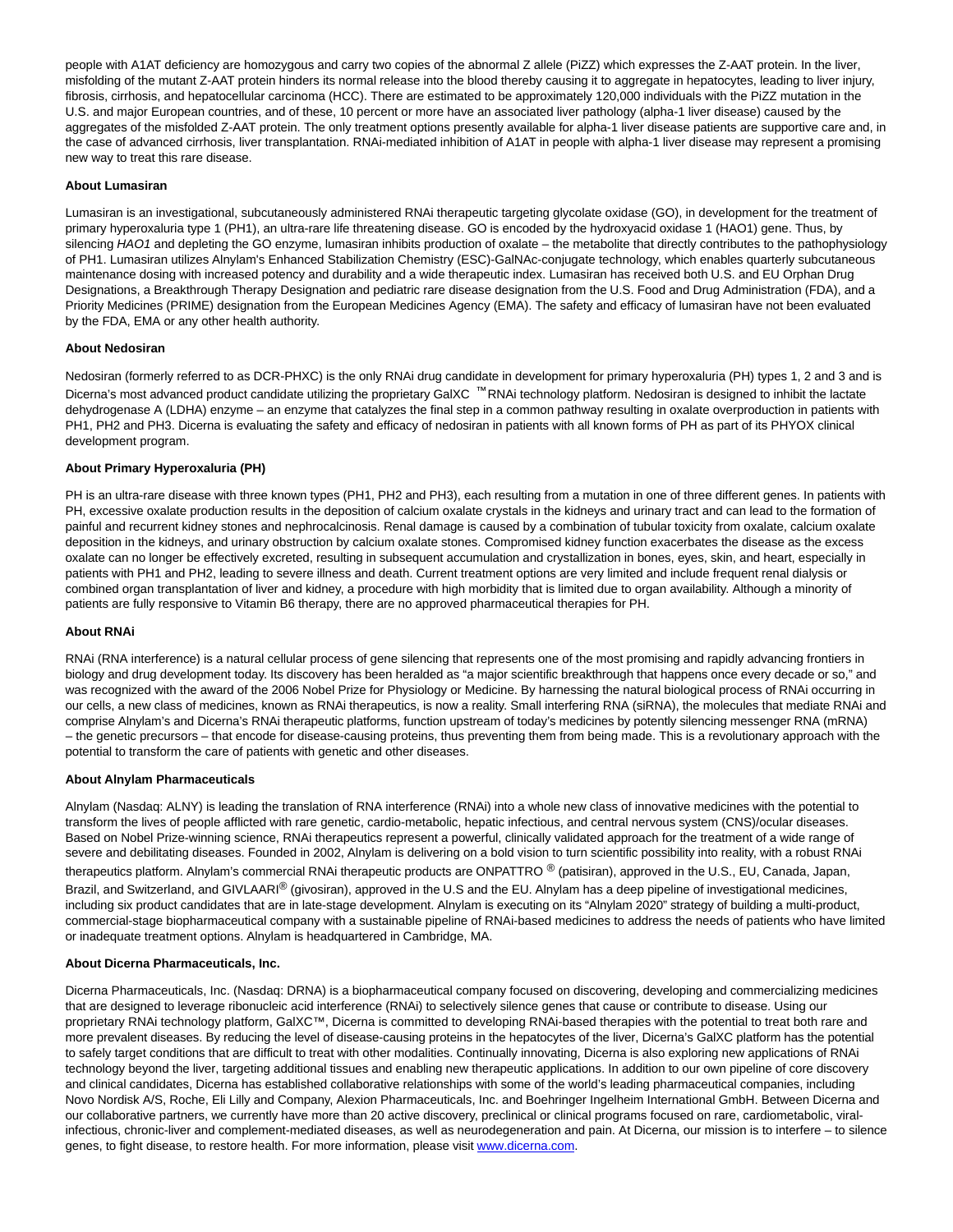#### **Alnylam Forward Looking Statements**

Various statements in this release concerning Alnylam's future expectations, plans and prospects, including, without limitation, Alnylam's views and plans with respect to the potential for RNAi therapeutics, including ALN-AAT02, lumasiran, DCR-A1AT and nedosiran, the development and potential commercialization of ALN-AAT02 and/or DCR-A1AT and its potential to opt-in to such program(s) in the future to commercialize outside of the U.S., expectations regarding the rolling submission of an NDA for lumasiran and the potential benefit of lumasiran and nedosiran for patients with PH, and expectations regarding the continued execution on its "Alnylam 2020" guidance for the advancement and commercialization of RNAi therapeutics, constitute forward-looking statements for the purposes of the safe harbor provisions under The Private Securities Litigation Reform Act of 1995. Actual results and future plans may differ materially from those indicated by these forward-looking statements as a result of various important risks, uncertainties and other factors, including, without limitation: potential risks to Alnylam's business, activities and prospects as a result of the COVID-19 pandemic, or delays or interruptions resulting therefrom; Alnylam's ability to discover and develop novel drug candidates; its ability to successfully demonstrate the efficacy and safety of its product candidates, including ALN-AAT02; the pre-clinical and clinical results for its product candidates, including ALN-AAT02, which may not be replicated or continue to occur in other subjects or in additional studies or otherwise support further development of product candidates for a specified indication or at all; actions or advice of regulatory agencies, which may affect the design, initiation, timing, continuation and/or progress of clinical trials or result in the need for additional pre-clinical and/or clinical testing; delays, interruptions or failures in the manufacture and supply of its product candidates or its marketed products, including ALN-AAT02 or lumasiran; obtaining, maintaining and protecting intellectual property; intellectual property matters including potential patent litigation relating to its platform, products or product candidates; obtaining regulatory approval for its product candidates, including lumasiran, and maintaining regulatory approval and obtaining pricing and reimbursement for its products, including ONPATTRO and GIVLAARI; progress in continuing to establish a commercial and ex-United States infrastructure; successfully launching, marketing and selling its approved products globally, including ONPATTRO and GIVLAARI, and achieve net product revenues for ONPATTRO within its expected range during 2020; Alnylam's ability to successfully expand the indication for ONPATTRO in the future; competition from others using technology similar to Alnylam's and others developing products for similar uses; Alnylam's ability to manage its growth and operating expenses within the ranges of its expected guidance and achieve a self-sustainable financial profile in the future, obtain additional funding to support its business activities, and establish and maintain strategic business alliances and new business initiatives; Alnylam's dependence on third parties, including Vir, for development of candidates for the treatment of infectious diseases, including COVID-19, and commercialization of any infectious disease product resulting therefrom, Regeneron, for development, manufacture and distribution of certain products, including eye and CNS products, and Ironwood, for assistance with the education about and promotion of GIVLAARI in the U.S.; the outcome of litigation; the risk of government investigations; and unexpected expenditures, as well as those risks more fully discussed in the "Risk Factors" filed with Alnylam's most recent Annual Report on Form 10-K filed with the Securities and Exchange Commission (SEC) and in other filings that Alnylam makes with the SEC. In addition, any forward-looking statements represent Alnylam's views only as of today and should not be relied upon as representing its views as of any subsequent date. Alnylam explicitly disclaims any obligation, except to the extent required by law, to update any forward-looking statements.

#### **Dicerna Forward-Looking Statements**

Various statements in this release concerning Dicerna's future expectations, plans and prospects, including, without limitation, Dicerna's views and plans with respect to the potential for RNAi therapeutics, including ALN-AAT02, DCR-A1AT and nedosiran, the development and potential commercialization of ALN-AAT02 and/or DCR-A1AT and the opportunity to accelerate development for patients, expectations regarding future royalties earned from sales of lumasiran or from commercialization of ALN-AAT02 and/or DCR-A1AT outside the United States, expectations regarding the rolling submission of an NDA for lumasiran and the potential benefit of lumasiran and nedosiran for patients with PH and the success of Dicerna's PHYOX clinical program and expectations regarding the success of the collaboration with Alnylam, constitute forward-looking statements for the purposes of the safe harbor provisions under The Private Securities Litigation Reform Act of 1995. Actual results and future plans may differ materially from those indicated by these forward-looking statements as a result of various important risks, uncertainties and other factors, including, without limitation: potential risks to Dicerna's business, activities and prospects as a result of the COVID-19 pandemic, or delays or interruptions resulting therefrom; Dicerna's ability to discover and develop novel drug candidates; its ability to successfully demonstrate the efficacy and safety of its product candidates, including nedosiran, DCR-A1AT and/or ALN-AAT02; the preclinical and clinical results for its product candidates, including nedosiran, DCR-A1AT and/or ALN-AAT02, which may not be replicated or continue to occur in other subjects or in additional studies or otherwise support further development of product candidates for a specified indication or at all; actions or advice of regulatory agencies, which may affect the design, initiation, timing, continuation and/or progress of clinical trials or result in the need for additional preclinical and/or clinical testing; delays, interruptions or failures in the manufacture and supply of its product candidates, including nedosiran, DCR-A1AT or ALN-AAT02; obtaining, maintaining and protecting intellectual property, Dicerna's dependence on existing collaborators and success of future collaborations, as well as those risks more fully discussed in the "Risk Factors" filed with Dicerna's most recent Annual Report on Form 10-K filed with the Securities and Exchange Commission (SEC) and in other filings that Dicerna makes with the SEC. In addition, any forward-looking statements represent Dicerna's views only as of today and should not be relied upon as representing its views as of any subsequent date. Dicerna explicitly disclaims any obligation, except to the extent required by law, to update any forward-looking statements.

GalXC ™ and PHYOX ™ are trademarks of Dicerna Pharmaceuticals, Inc.

View source version on [businesswire.com:](http://businesswire.com/)<https://www.businesswire.com/news/home/20200406005200/en/>

#### **Alnylam Pharmaceuticals, Inc.**

Christine Regan Lindenboom (Investors and Media) +1-617-682-4340

Josh Brodsky (Investors) +1-617-551-8276

**Dicerna Pharmaceuticals, Inc.**